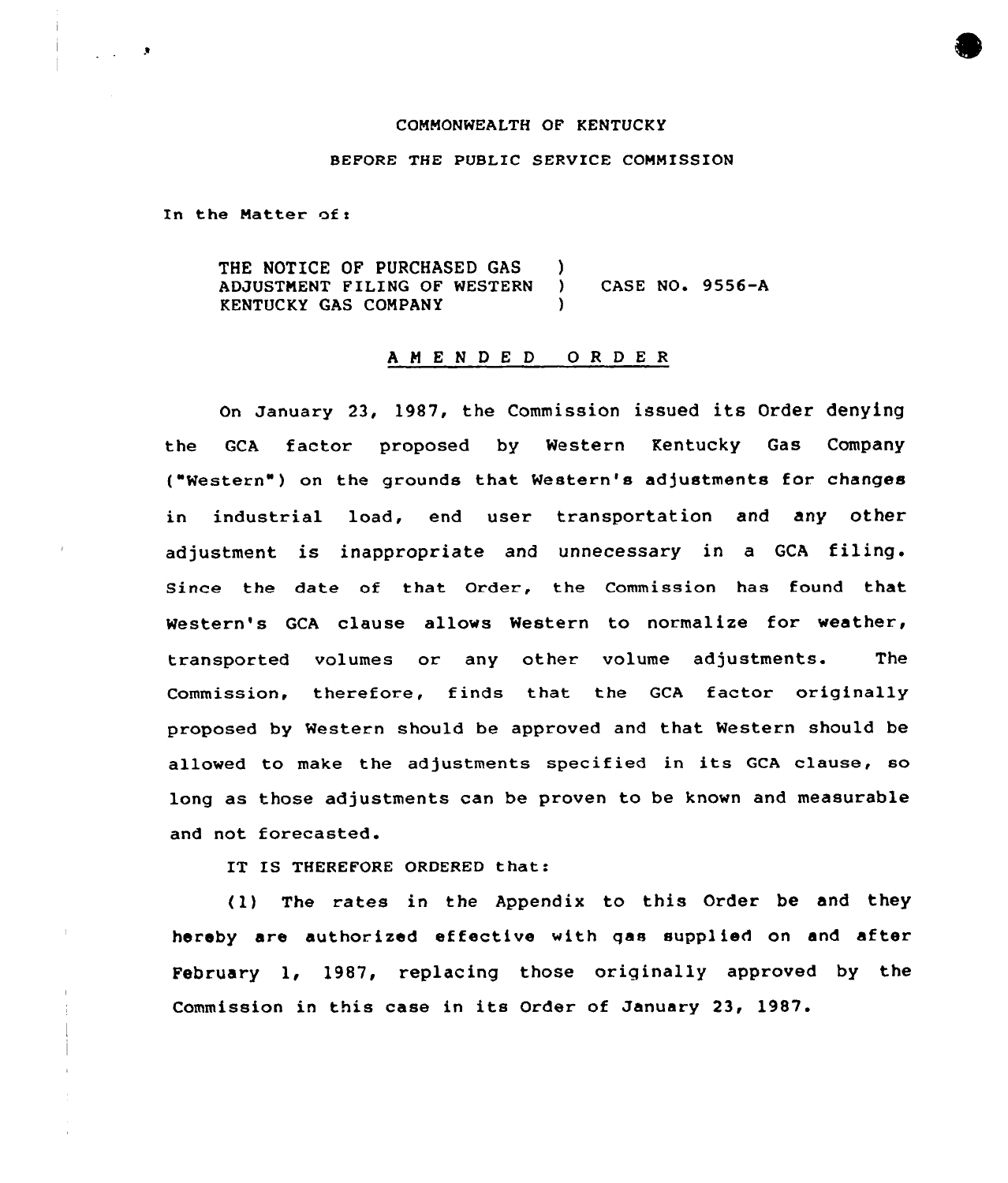(2) The gas cost adjustment shall be 29.10 cents per Ncf effective with final meter readings on and after February 1, 1987, as originally proposed by Western.

{3) Within <sup>30</sup> days of the date of this Order Western shall file with this Commission its revised tariffs setting out the rates authorized herein.

Done at Frankfort, Kentucky, this 30th day of January, 1987.

PUBLIC SERVICE COMMISSION

 $\mathcal{L}u\mathcal{L}L$ . 16 airman

Vice Chairman  $\bigoplus$ j

oner

ATTEST:

Executive Director